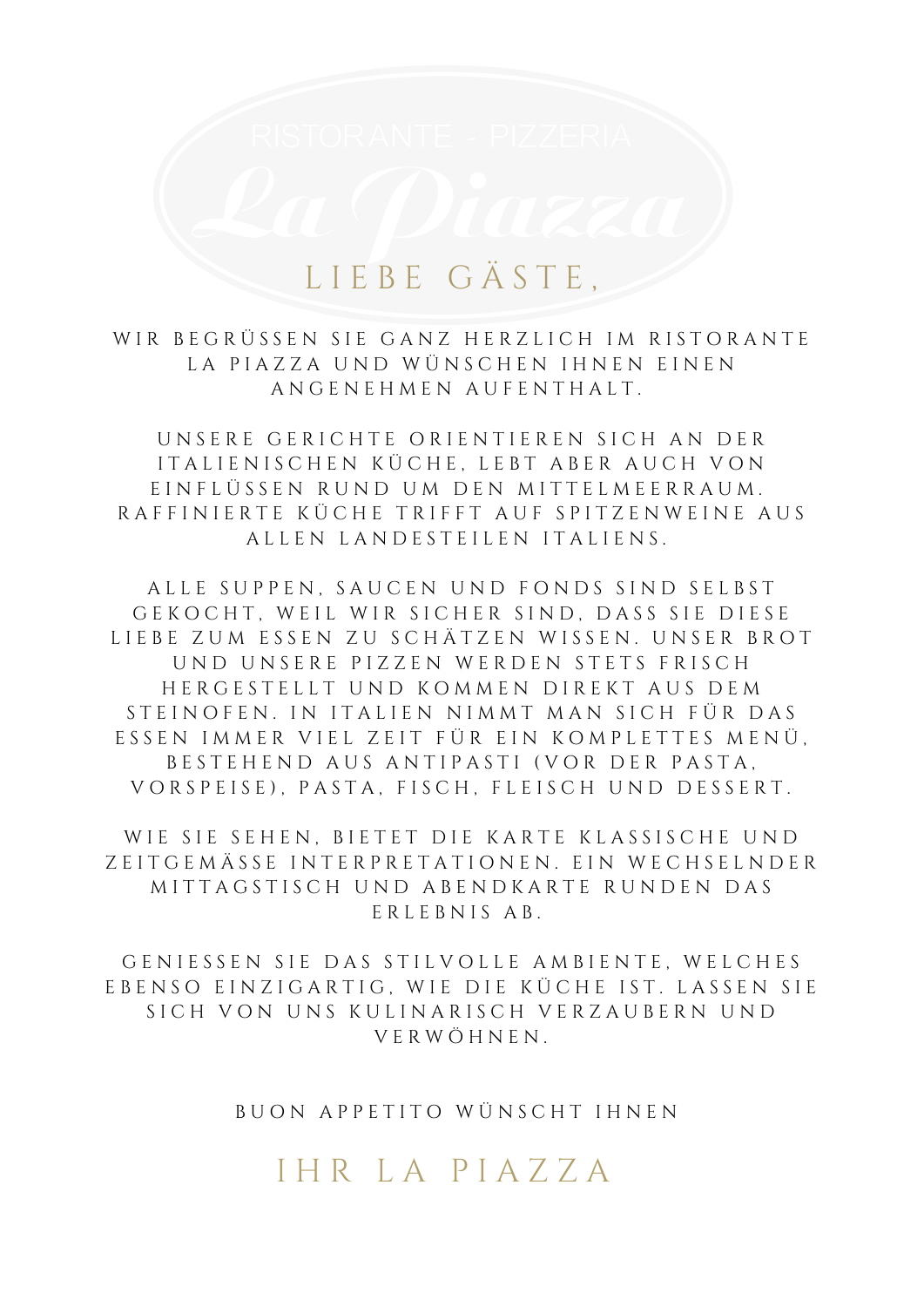

M I T T A G S T I S C H 1 2 : 0 0 - 1 4 : 3 0 | A B E N D K A R T E

#### A P E R I T I V O - A P E R I T I F

| <b>MARTINI BIANCO</b>                  | 5 CL    | $4,50 \in$ |
|----------------------------------------|---------|------------|
| <b>MARTINI DRY</b>                     | 5 CL    | 4,50€      |
| <b>MARTINI ROSSO</b>                   | 5 CL    | $4,50 \in$ |
| <b>SHERRY DRY</b>                      | 4 CL    | 4,50€      |
| <b>SHERRY MEDIUM</b>                   | 4 CL    | 4,50€      |
| <b>CAMPARI ORANGE *1</b>               | 0,2 L   | $6,00 \in$ |
| <b>CAMPARI SODA *1</b>                 | 0,2 L   | $6,00 \in$ |
| <b>PROSECCO</b>                        | $0,1$ L | 4,50€      |
| <b>APEROL SPRITZ *1</b>                | 0,2 L   | $6,00 \in$ |
| LIMONCELLO SPRITZ *1                   | 0,2 L   | $6,00 \in$ |
| <b>HUGO</b>                            | 0,2 L   | $6,00 \in$ |
| <b>SAN BITTER (ALKOHOLFREI) *1</b>     | $0,1$ L | $3,50 \in$ |
| <b>CRODINO</b> (ALKOHOLFREI) *1        | $0,1$ L | $3,50 \in$ |
| <b>SAN BITTER- / CRODINOSCHORLE *1</b> | 0,2 L   | $5.50 \in$ |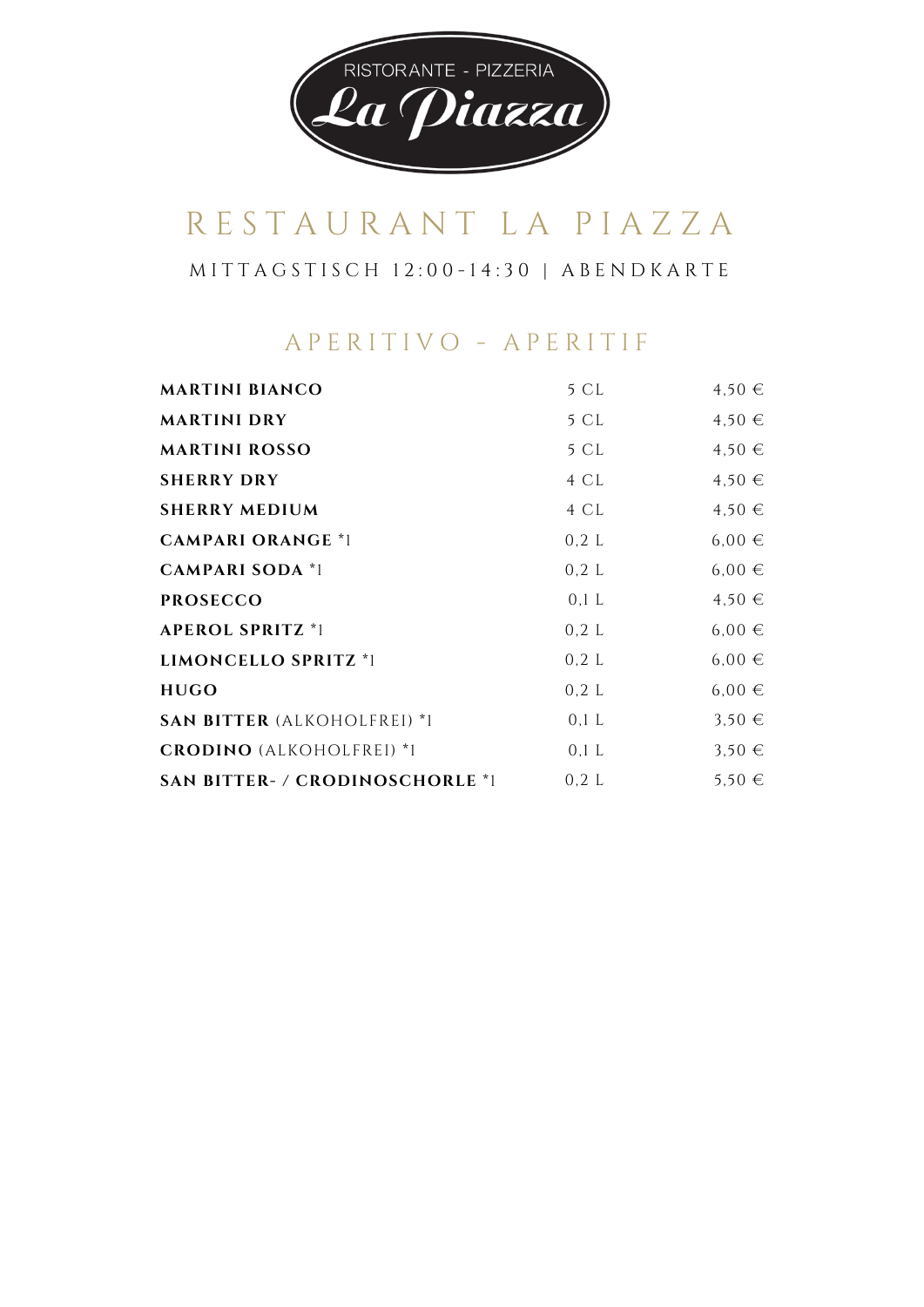

M I T T A G S T I S C H 1 2 : 0 0 - 1 4 : 3 0 | A B E N D K A R T E

#### Z U P P A - S U P P E N

| <b>ZUPPA DI POMODORO *G</b> | 5.50 $∈$ |
|-----------------------------|----------|
| TOMATENCREMESUPPE           |          |
| <b>MINESTRONE *I</b>        | 5.50 $∈$ |
| FRISCHE GEMÜSESUPPE         |          |

### I N S A L A T A - S A L A T E

| RUCOLA - SALAT *J *G                        | $6.00 \in$  |
|---------------------------------------------|-------------|
| SALAT MIT RUCOLA, PARMESAN- UND CHAMPIGNONS |             |
| <b>INSALATA ITALIANA*</b>                   | $6.50 \in$  |
| <b>GEMISCHTER SALAT</b>                     |             |
| <b>INSALATA TONNO</b> *J *D *2              | $12,50$ €   |
| GEMISCHTER SALAT MIT THUNFISCH              |             |
| ANTIPASTI - VORSPEISEN                      |             |
| <b>BRUSCETTA CLASSICA *A</b>                | $5.50 \in$  |
| GERÖSTETE BROTSCHEIBEN MIT TOMATENWÜRFEL    |             |
| <b>BURRATA CON CARPACCIO DI POMODORO*G</b>  | $11,50$ €   |
| FRISCHE MOZARELLASPEZIALITÄT MIT CREMIGEN   |             |
| <b>KERN AUF TOMATENCARPACCIO</b>            |             |
| <b>CARPACCIO DI MANZO *G</b>                | $13,50 \in$ |
| DÜNNE, ROHE RINDERSCHEIBEN MIT RUCOLA UND   |             |
| FEIN GEHOBELTEM PARMESAN & CHAMPIGNON       |             |
| <b>ANTIPASTI LA PIAZZA *G *D *J</b>         | 14,50€      |
| GEMISCHTE VORSPEISENPLATTE DES HAUSES       |             |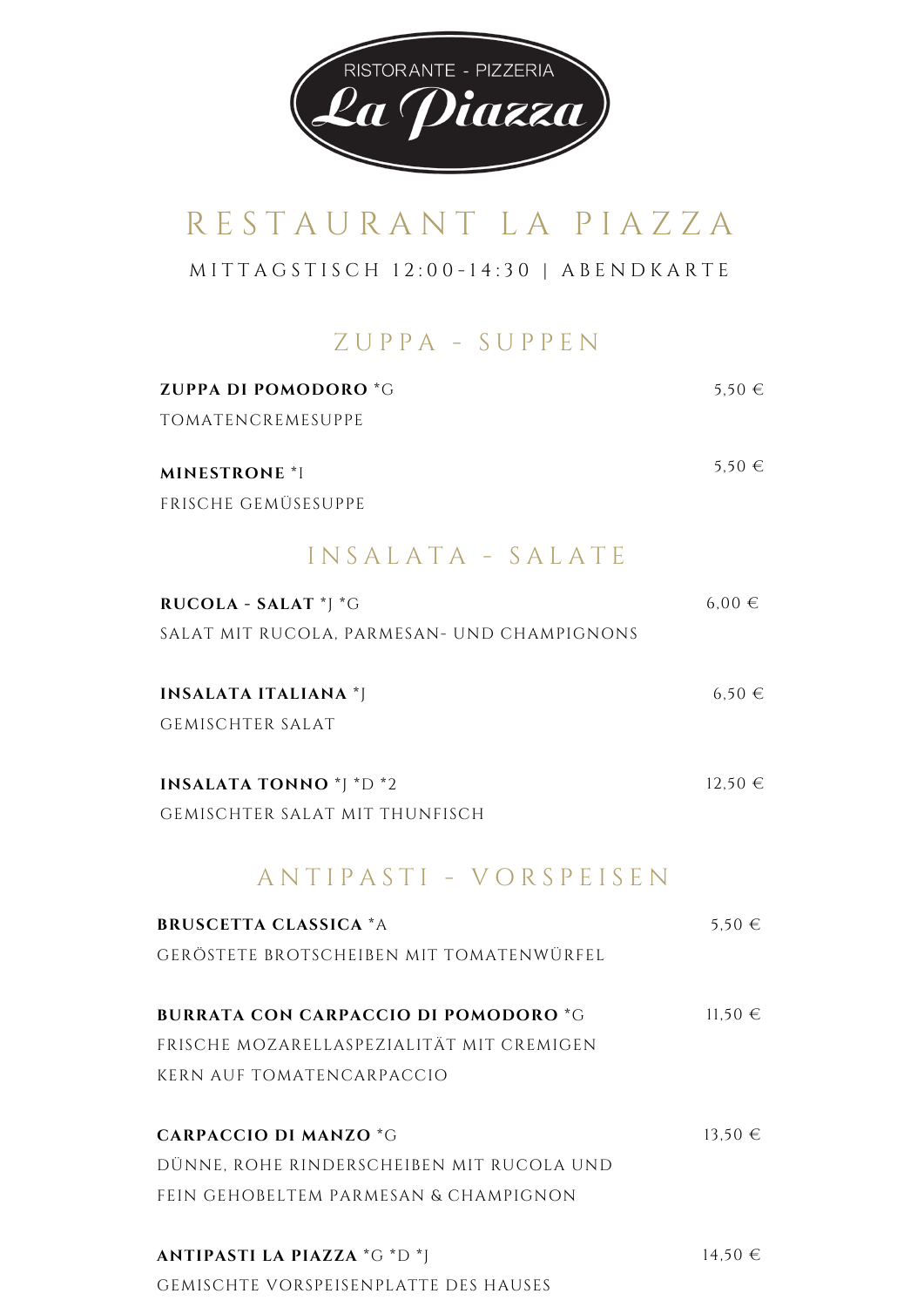

M I T T A G S T I S C H 1 2 : 0 0 - 1 4 : 3 0 | A B E N D K A R T E

### PASTA - NUDELN

| <b>PENNE ALLA PUTTANESCA *A *I</b>           | $9.50 \in$  |
|----------------------------------------------|-------------|
| PENNE IN PIKANTER TOMATENSAUCE MIT OLIVEN    |             |
| <b>UND KAPERN</b>                            |             |
| SPAGHETTI AL POMODORO CON BASILICO *A *I     | $9,50 \in$  |
| SPAGHETTI IN TOMATENSAUCE UND BASILIKUM      |             |
| SPAGHETTI AGLIO, OLIO E PEPERONCINO *A       | $9,50 \in$  |
| SPAGHETTI IN KNOBLAUCH, OLIVENÖL UND         |             |
| <b>SCHARFER SCHOTE</b>                       |             |
| <b>SPAGHETTI CARBONARA *A *C *G *2</b>       | $10,50 \in$ |
| SPAGHETTI MIT SPECK UND EI                   |             |
| UNSERE HAUSGEMACHTE PASTA                    |             |
| TORTELLINI PANNA E FUNGHI PROSCIUTTO *A *G   | $9.50 \in$  |
| TORTELLINI IN SAHNESAUCE MIT SCHINKEN UND    |             |
| CHAMPIGNONS                                  |             |
| LASAGNE $A^*$ G $*$ I                        | $11,50$ €   |
| TEIGSCHICHTEN BEINHALTENDER AUFLAUF MIT      |             |
| FLEISCHRAGOUT                                |             |
| TAGLIATELLE BOLOGNESE *A *I                  | $11,50 \in$ |
| BREITE BANDNUDELN MIT FLEISCHRAGOUT          |             |
| TAGLIATELLE CON GAMBERETTI E RUCOLA *A *I *B | $16,50 \in$ |
| BREITE BANDNUDELN MIT GARNELEN UND RUCOLA    |             |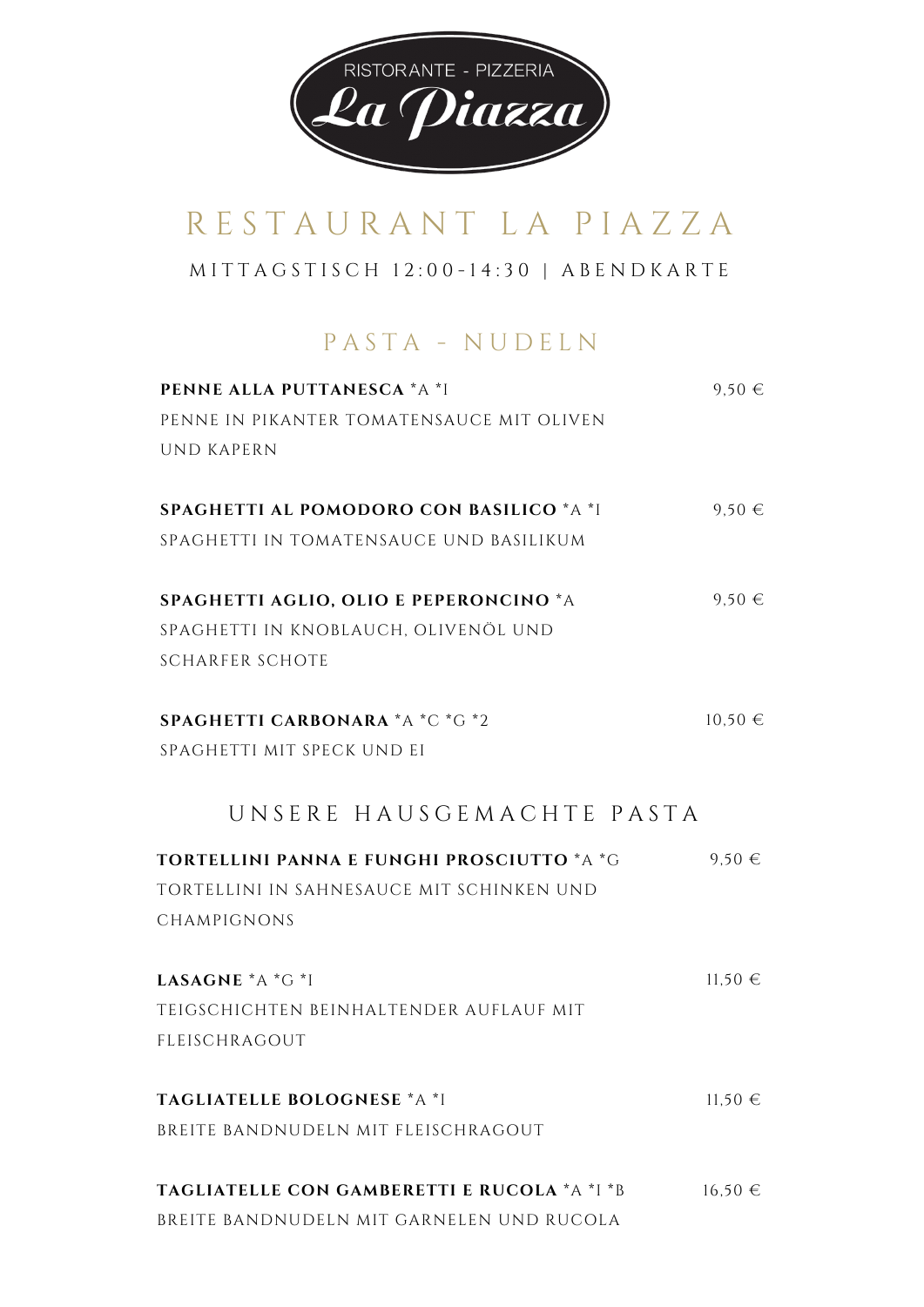

#### M I T T A G S T I S C H 1 2 : 0 0 - 1 4 : 3 0 | A B E N D K A R T E

#### L E P I Z Z E - P I Z Z A

#### H A N D G E M A C H T E P I Z Z A A U S D E M **STEINOFEN**

| PIZZA SALAMI *A *G *2                             | $9,50 \in$  |
|---------------------------------------------------|-------------|
| TOMATENSAUCE, MOZZARELLA, SALAMI                  |             |
| PIZZA PROSCIUTTO *A *G *2                         | $9,50 \in$  |
| TOMATENSAUCE, MOZZARELLA, VORDERSCHINKEN          |             |
| <b>PIZZA FUNGHI *A *G</b>                         | $9.50 \in$  |
| TOMATENSAUCE, MOZZARELLA, CHAMPIGNONS             |             |
| PIZZA PROSCIUTTO, FUNGHI *A *G *2                 | $9,90 \in$  |
| TOMATENSAUCE, MOZZARELLA, VORDERSCHINKEN,         |             |
| CHAMPIGNONS                                       |             |
| PIZZA TONNO *A *G *D *2                           | $10,50 \in$ |
| TOMATENSAUCE, MOZZARELLA, THUNFISCH,              |             |
| ZWIEBELN                                          |             |
| PIZZA PARMA *A *G *2                              | $12,50 \in$ |
| TOMATENSAUCE, MOZZARELLA, PARMASCHINKEN,          |             |
| RUCOLA, PARMESAN                                  |             |
| PIZZA CALZONE (TEIGTASCHE) *A *G *1 *2 *10        | $10,50 \in$ |
| TOMATENSAUCE, MOZZARELLA, SALAMI, SCHINKEN,       |             |
| CHAMPIGNONS                                       |             |
| PIZZA LA PIAZZA *A *G *2                          | $13,50 \in$ |
| TOMATENSAUCE, MOZZARELLA, DRY AGED                |             |
| LUFTGETROCKNETER RINDERSCHINKEN, RUCOLA,          |             |
| PARMESAN                                          |             |
| <b>PIZZA DEL GIORNO</b>                           | $11,50$ €   |
| TAGESPIZZA                                        |             |
| ODER STELLEN SIE SICH IHRE EIGENE PIZZA ZUSAMMEN. |             |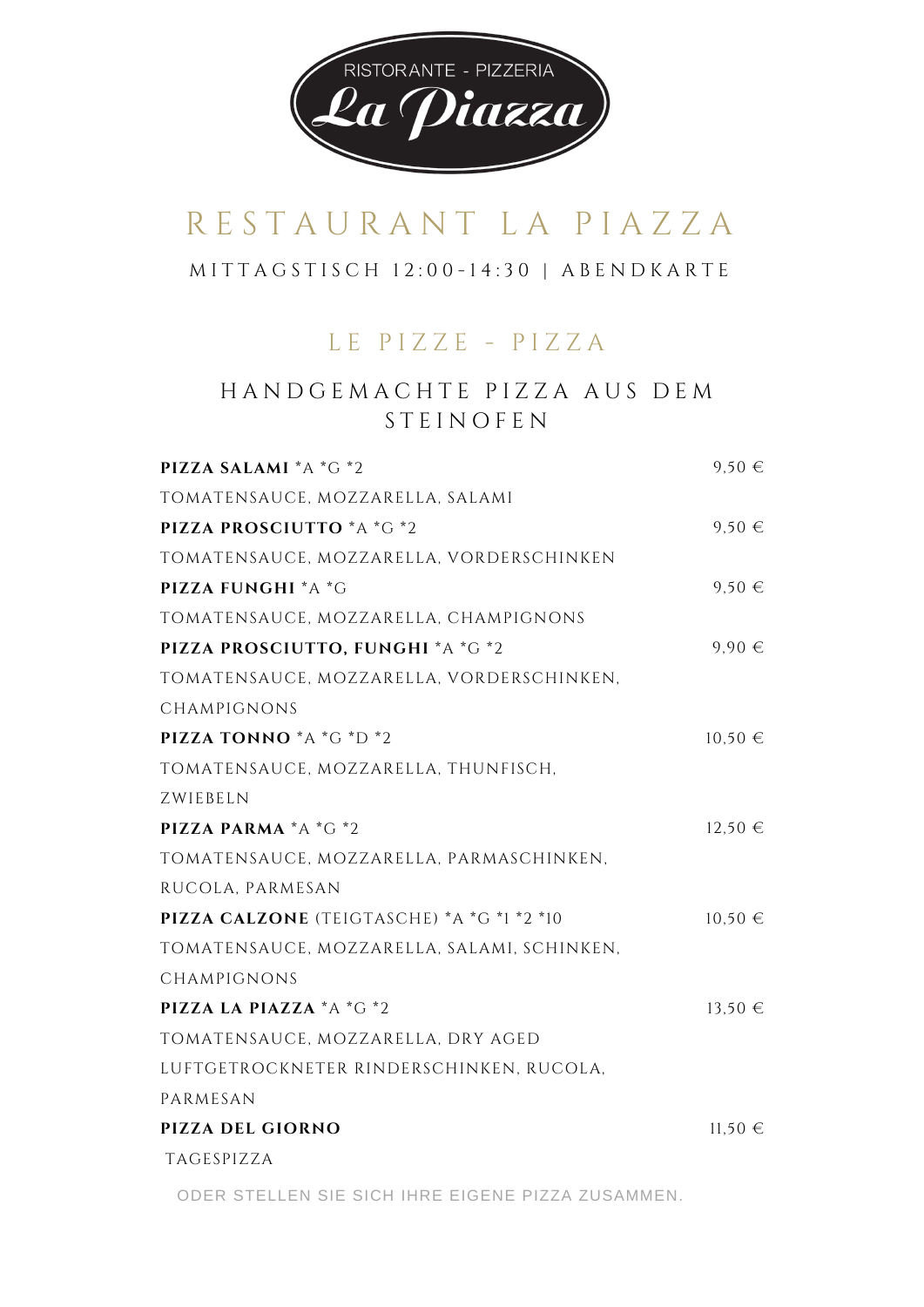

M I T T A G S T I S C H 1 2 : 0 0 - 1 4 : 3 0 | A B E N D K A R T E

### CARNE DI MAIALE - FLEISCH VOM SCHWEIN

| <b>SCALOPPINE AL LIMONE</b>                  | $13,50 \in$ |
|----------------------------------------------|-------------|
| SCHWEINESCHNITZEL MIT ZITRONENSAUCE          |             |
| <b>SCALOPPINE PIZZAIOLA *I *1 *10</b>        |             |
|                                              | $13,50 \in$ |
| SCHWEINESCHNITZEL MIT TOMATENSAUCE, OLIVEN,  |             |
| KAPERN, OREGANO                              |             |
| <b>SCALOPPINE GORGONZOLA *G</b>              | $14,50 \in$ |
| SCHWEINESCHNITZEL MIT GORGONZOLASAUCE        |             |
|                                              |             |
| SALTIMBOCCA ALLA ROMANA *A *2                | $14,50 \in$ |
| SCHWEINESCHNITZEL MIT PARMASCHINKEN UND      |             |
| SALBEIBUTTER                                 |             |
| MANZO - RIND                                 |             |
| <b>BISTECCA GRIGLIA (CA. 300G)</b>           | 22,50€      |
| ARGENTINISCHES RUMPSTEAK VOM GRILL MIT       |             |
| KRÄUTERBUTTER                                |             |
| <b>BISTECCA CON FUNGHI (CA. 300G) *G</b>     | $23,50 \in$ |
| ARGENTINISCHES RUMPSTEAK IN                  |             |
|                                              |             |
| CHAMPIGNONSRAHM                              |             |
| FILETTO GRIGLIA (CA. 220G)                   | $25,00 \in$ |
| RINDERFILETSTEAK VOM GRILL MIT KRÄUTERBUTTER |             |
| FILETTO IN SALSA DI VINO ROSSO (CA. 220G)    | $27,50 \in$ |
|                                              |             |
| RINDERFILETSTEAK MIT ROTWEINSAUCE            |             |

ALLE FLEISCHGERICHTE WERDEN MIT EINEM SALAT UND EINER WAHLBEILAGE (ROSMARINKARTOFFEL, GEMÜSE, SPAGHETTI, POMMES, KROKETTEN) SERVIERT.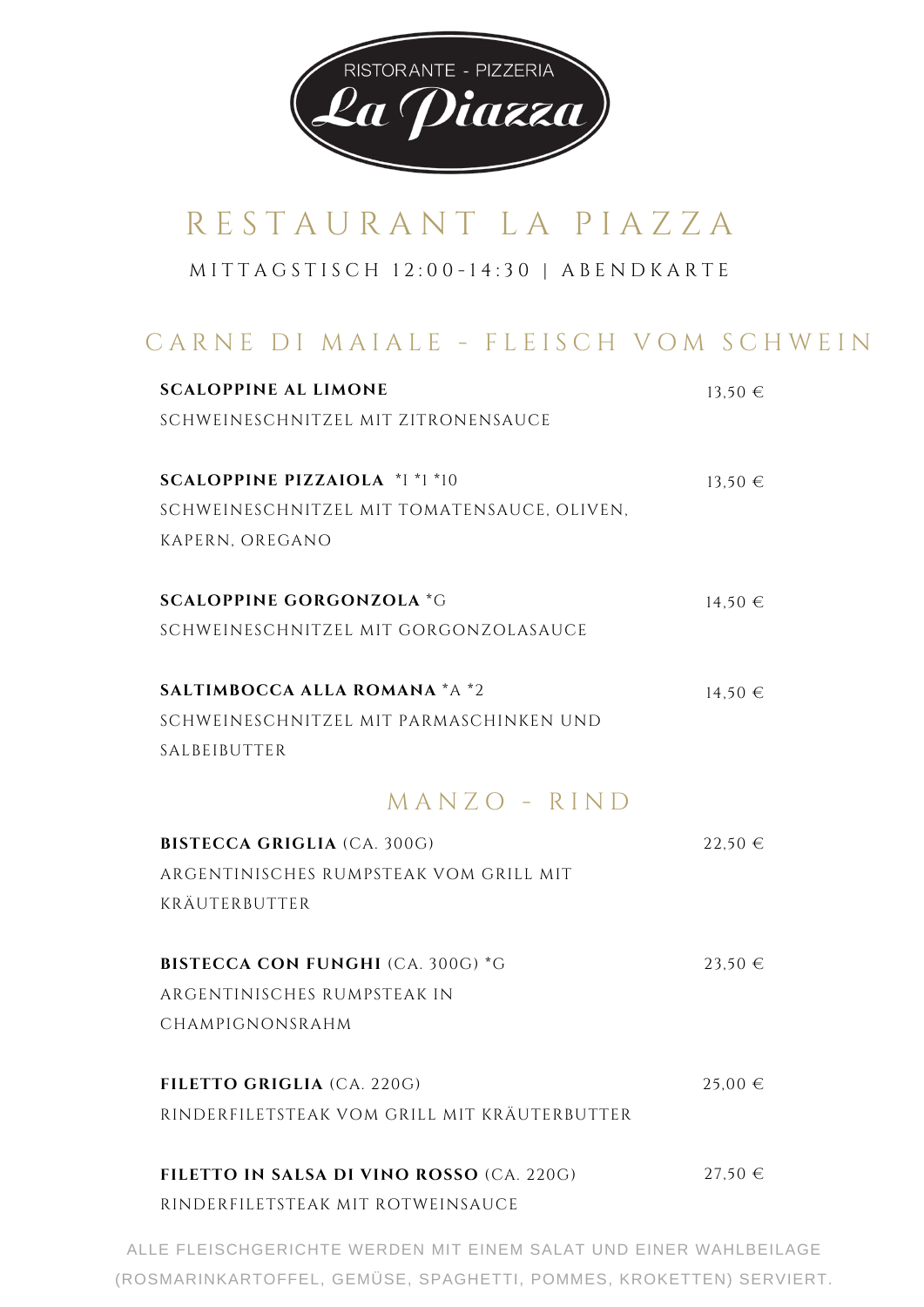

M I T T A G S T I S C H 1 2 : 0 0 - 1 4 : 3 0 | A B E N D K A R T E

### P E S C E - F I S C H

| <b>CALAMARI GRIGLIA *B</b>                                                         | $16,50 \in$ |
|------------------------------------------------------------------------------------|-------------|
| TINTENFISCH VOM GRILL                                                              |             |
| <b>GAMBERONI GRIGLIA *B</b>                                                        | 26,50€      |
| RIESENGARNELEN VOM GRILL                                                           |             |
| ALLE FISCHGERICHTE WERDEN MIT EINEM SALAT UND HAUSGEMACHTER<br>REMOULADE SERVIERT. |             |
| DOLCE - SÜSSES FINALE                                                              |             |
| TIRAMISU *C *G                                                                     | $6.00 \in$  |
| <b>ITALIENISCHER KLASSIKER</b>                                                     |             |
| PANNA COTTA *G                                                                     | $6,00 \in$  |
| PUDDINGARTIGES ITALIENISCHES DESSERT                                               |             |
| TARTUFO CLASSICO *C *E *G                                                          | $6,00 \in$  |
| ITALIENISCHE EISSPEZIALITÄT                                                        |             |
| <b>ZABAIONE</b> *C                                                                 | $6,00 \in$  |
| WEISSWEINSCHAUMCREME                                                               |             |
| <b>DESSERT LA PIAZZA *C *E *G</b>                                                  | $10,50 \in$ |
| <b>GEMISCHTE DESSERTPLATTE DES HAUSES</b>                                          |             |

FÜR WEITERE DESSERT-EMPFEHLUNGEN BITTE UNSER SERVICE TEAM FRAGEN.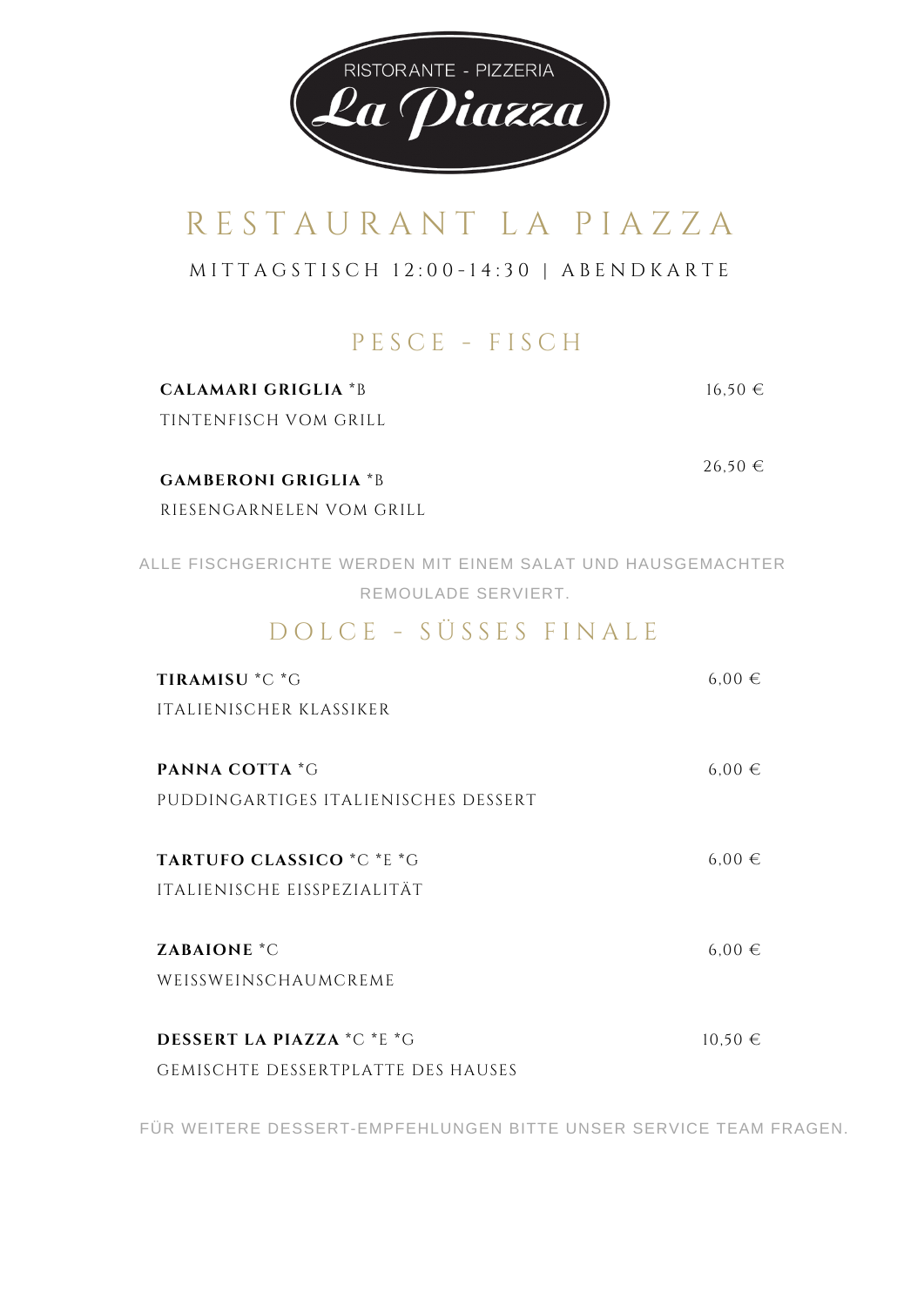

#### M I T T A G S T I S C H 1 2 : 0 0 - 1 4 : 3 0 | A B E N D K A R T E

### M E N Ü

GERNE BIETEN WIR IHNEN ALLE SPEISEN AUCH ALS MENÜ AN.

| 3 GANG MENÜ                                        | $32,50 \in$ |
|----------------------------------------------------|-------------|
| VORSPEISE - HAUPTGANG - NACHSPEISE                 |             |
|                                                    |             |
| 4 GANG MENÜ                                        | $36,50 \in$ |
| VORSPEISE - ZWISCHENGANG - HAUPTGANG -             |             |
| NACHSPEISE                                         |             |
|                                                    |             |
| <b>5 GANG MENÜ</b>                                 | 42,50€      |
| VORSPEISE - ZWISCHEN - HAUPTGANG - HAUPTGANG       |             |
| - NACHSPEISE                                       |             |
| ÜBERZEUGEN SIE SICH VON UNSEREM ÜBERRASCHUNGSMENÜ. |             |
| <b>3 GANG ÜBERRASCHUNGSMENÜ</b>                    | 30, 50 €    |
| <b>4 GANG ÜBERRASCHUNGSMENÜ</b>                    | $34,50 \in$ |

**5 GANG ÜBERRASCHUNGSMENÜ** 39,50 €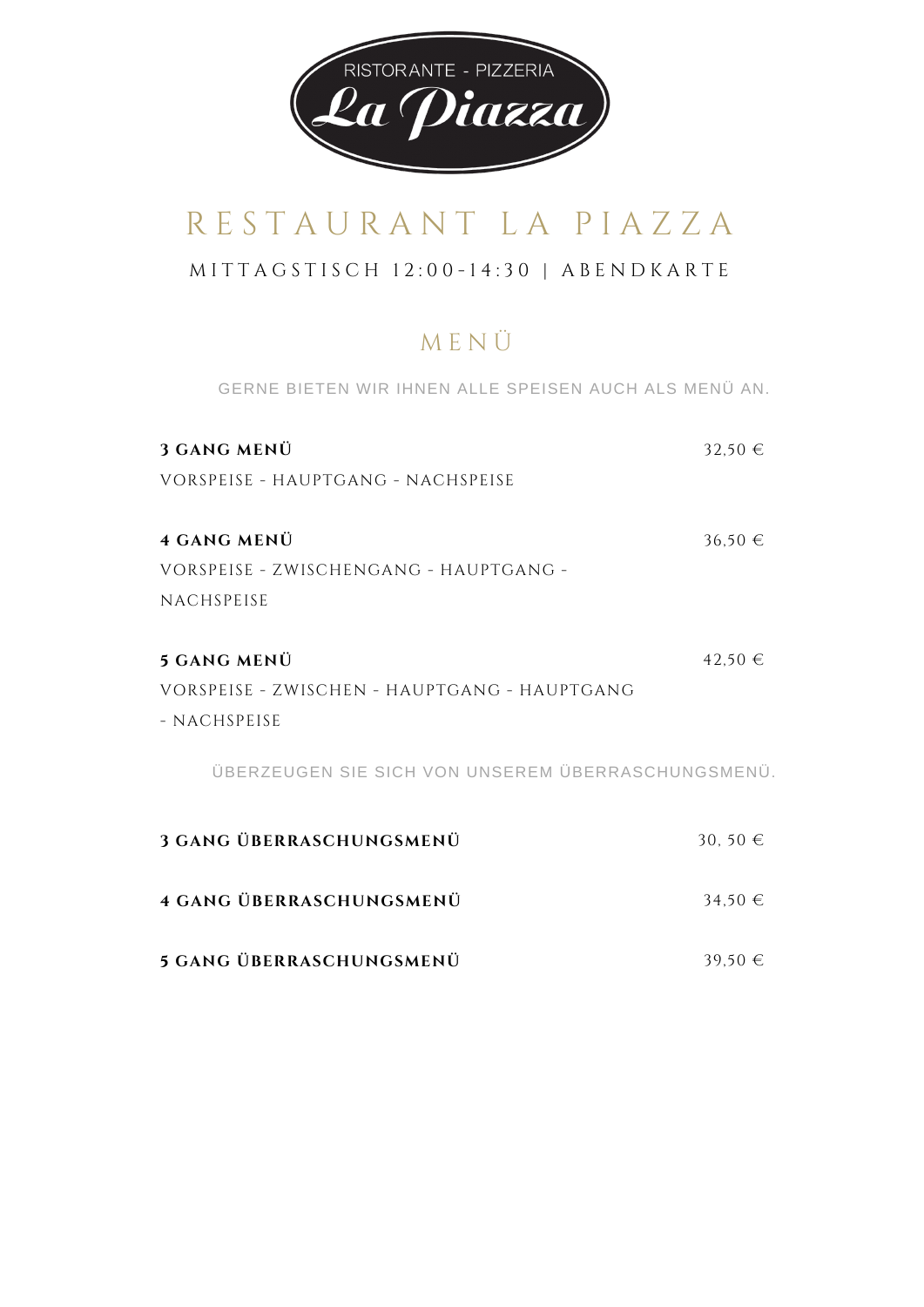

M I T T A G S T I S C H 1 2 : 0 0 - 1 4 : 3 0 | A B E N D K A R T E

### A L K O H O L F R E I E G E T R Ä N K E

| $0,25$ L | 2,50€      |
|----------|------------|
| $0,75$ L | $5,50 \in$ |
| 0,25 L   | $2,50 \in$ |
| $0,75$ L | $5,50 \in$ |
| 0,2 L    | $2,30 \in$ |
| 0,4 L    | 4,30€      |
| 0,2 L    | $2,30 \in$ |
| 0,4 L    | 4,30€      |
| 0,2 L    | $2,30 \in$ |
| 0,4 L    | 4,30€      |
| 0,2 L    | $2,30 \in$ |
| $0,4$ L  | 4,30€      |
| 0,2 L    | $2,30$ €   |
| $0,4$ L  | 4,30€      |
| 0,2 L    | 2,30€      |
| $0,4$ L  | 4,30€      |
| 0,2 L    | $2,50 \in$ |
| 0,2 L    | 2,50€      |
|          |            |

### S Ä F T E

| <b>APFELSAFT 100%</b>               | 0.2 L/ 0.4 L | $2,50 \in 74,30 \in$ |
|-------------------------------------|--------------|----------------------|
| <b>APFELSCHORLE</b>                 | 0.2 L/ 0.4 L | $2,50 \in 74,30 \in$ |
| <b>ORANGENSAFT 100%</b>             | 0.2 L/ 0.4 L | $2,50 \in 74,30 \in$ |
| MARACUJANEKTAR                      | 0.2 L/ 0.4 L | $2,50 \in 74,30 \in$ |
| MARACUJASCHORLE                     | 0.2 L/0.4 L  | $2,50 \in 74,30 \in$ |
| MANGONEKTAR                         | 0,2 L/0,4 L  | $2.50 \in 74.30 \in$ |
| MANGOSCHROLE                        | 0.2 L/ 0.4 L | $2,50 \in 74,30 \in$ |
| <b>SCHWARZE JOHANNISBEERSAFT</b>    | 0,2 L/0,4 L  | $2,50 \in 74,30 \in$ |
| <b>SCHWARZE JOHANNISBEERSCHORLE</b> | 0.2 L/ 0.4 L | $2,50 \in 74,30 \in$ |
| <b>RHABARBARSAFT</b>                | 0.2 L/ 0.4 L | $2,50 \in 74,30 \in$ |
| <b>RHABARBARSCHORLE</b>             | 0.2 L/ 0.4 L | $2,50 \in 74,30 \in$ |
|                                     |              |                      |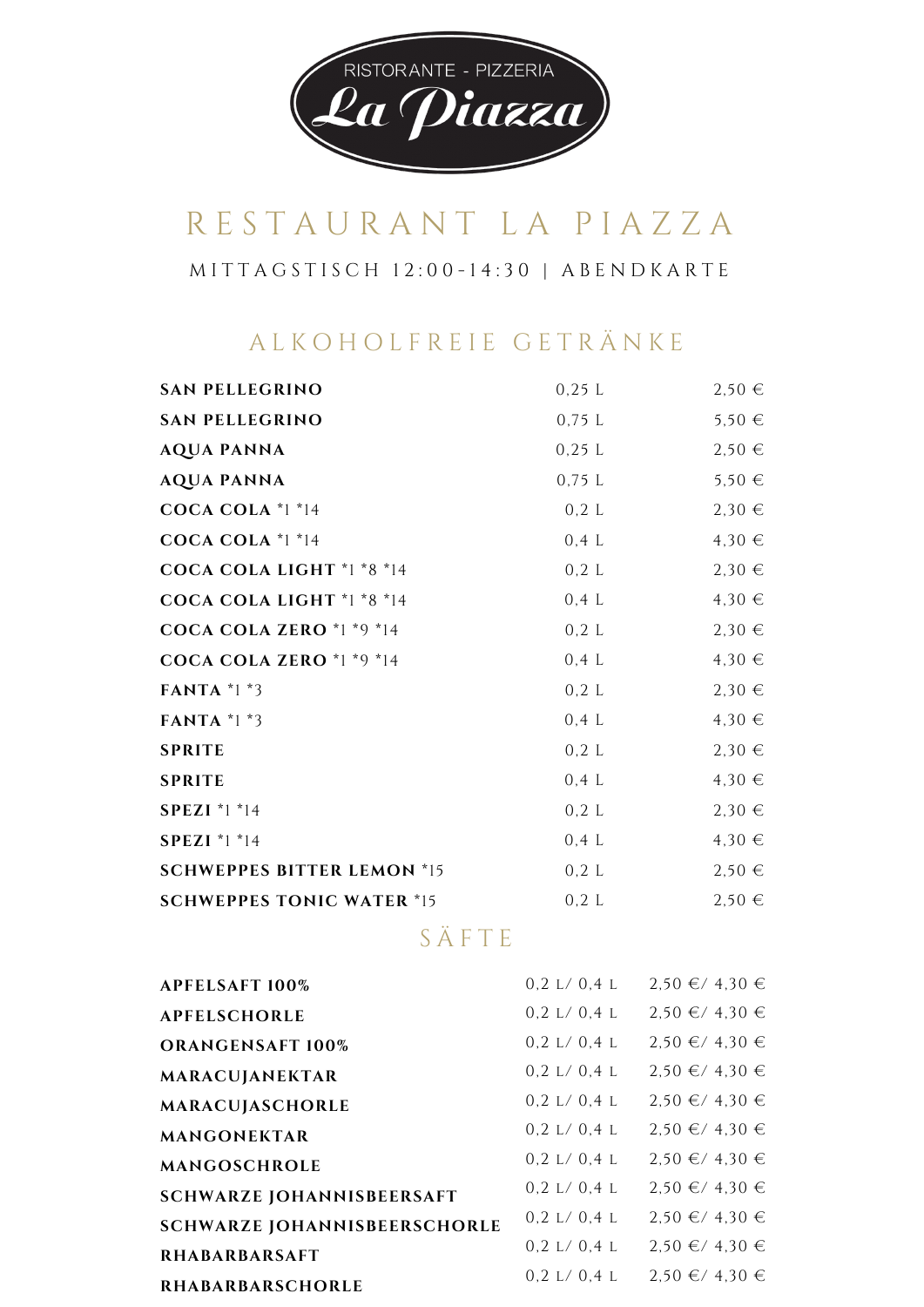

M I T T A G S T I S C H 1 2 : 0 0 - 1 4 : 3 0 | A B E N D K A R T E

#### B I E R E

| <b>VELTINS VOM FASS *A</b>     | 0,3 L | $3,00 \in$ |
|--------------------------------|-------|------------|
| <b>VELTINS VOM FASS *A</b>     | 0.4 L | 4,00€      |
| ALSTER *A                      | 0.3L  | $3,00 \in$ |
| ALSTER *A                      | 0.4 L | $4.00 \in$ |
| <b>MAISELS HEFEWEIZEN *A</b>   | 0.5 L | $4.50 \in$ |
| <b>MAISESLS ALKOHOLFREI *A</b> | 0.5 L | $4,50 \in$ |
| <b>VELTINS ALKOHOLFREI *A</b>  | 0.33L | 3,00 $\in$ |
| VITAMALZ *A                    | 0.33L | 3.00 $\in$ |

### VINI DELLA CASA - OFFENE WEINE

|                      | 0.25 L     | 0,5 L       | 1,0 L       |
|----------------------|------------|-------------|-------------|
| WEISSSSWEIN          |            |             |             |
| PINOT GRIGIO         | $5,50 \in$ | $11,00$ €   | $22,00$ €   |
| <b>CHARDONNAY</b>    | 5,50 €     | $11,00$ €   | $22,00 \in$ |
| ROTWEIN              |            |             |             |
| <b>PRIMITIVO</b>     | $5.50 \in$ | $11,00 \in$ | $22,00$ €   |
| <b>MONTEPLUCIANO</b> | $5.50 \in$ | $11,00 \in$ | $22,00$ €   |
| <b>LAMBRUSCO</b>     | $5.50 \in$ | $11,00$ €   | $22,00 \in$ |
| <b>ROSE</b>          | 5,50 €     | $11,00$ €   | $22,00 \in$ |

FÜR EINE AUSWAHL AN FLASCHENWEINEN FRAGEN SIE NACH UNSERER WEINKARTE.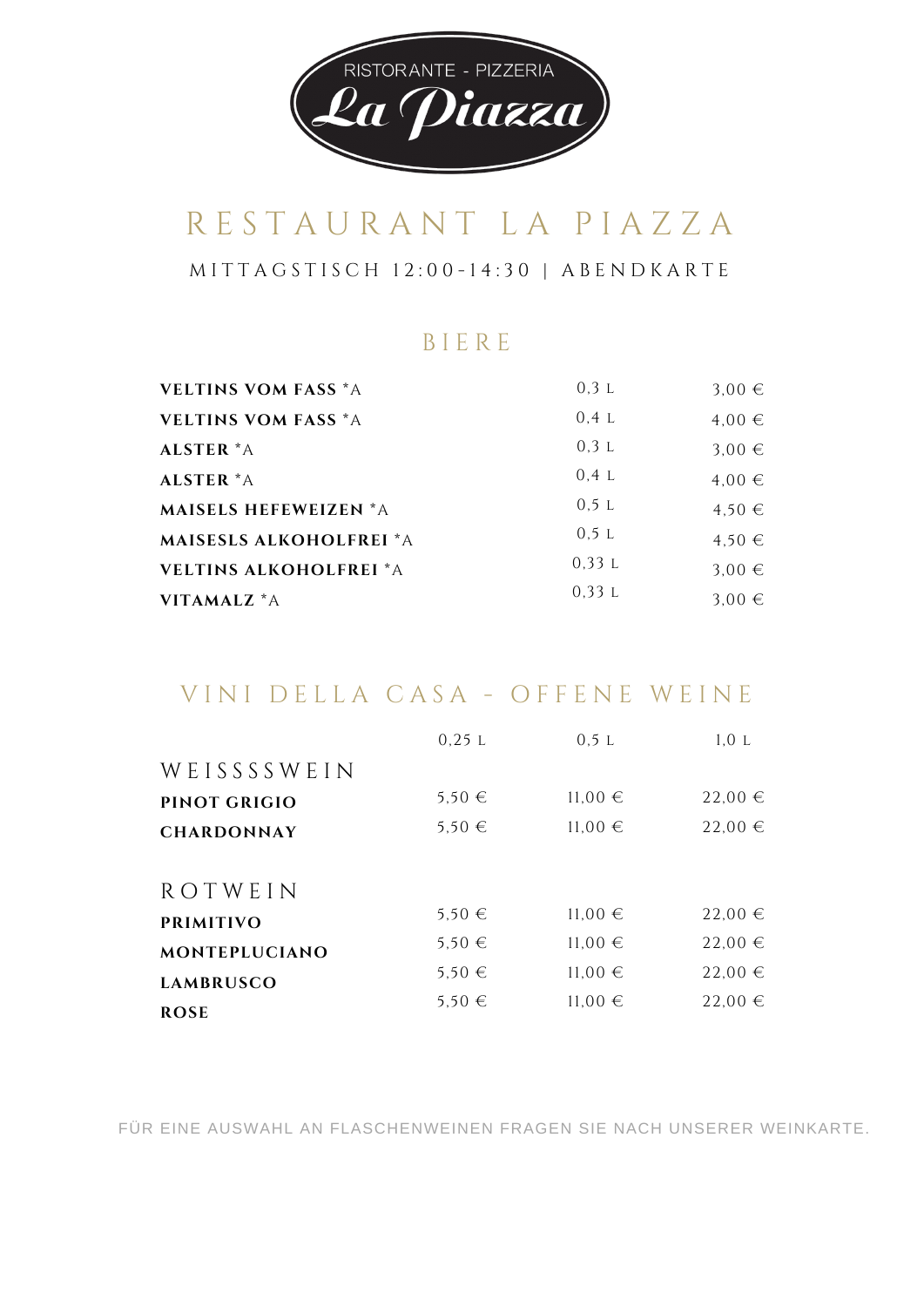

M I T T A G S T I S C H 1 2 : 0 0 - 1 4 : 3 0 | A B E N D K A R T E

#### WARME GETRÄNKE

| <b>CAFÉ</b>               | $2,50 \in$ |
|---------------------------|------------|
| <b>ESPRESSO</b>           | 2,30€      |
| <b>ESPRESSO DOPPIO</b>    | 4,30€      |
| <b>ESPRESSO MACCHIATO</b> | $2.50 \in$ |
| <b>ESPRESSO CORETTO</b>   | 4.90€      |
| <b>CAPPUCCINO</b>         | $2.80 \in$ |
| LATTE MACCHIATO           | 3.50 $\in$ |
| <b>BAILEYS MACCHIATO</b>  | $5,50 \in$ |
| <b>TEE DIVERSE SORTEN</b> | $2.50 \in$ |

#### K L A R E B R Ä N D E / G I N

| <b>ABSOLUT VODKA 40%</b>            | 2 CL       | $4,00 \in$ |
|-------------------------------------|------------|------------|
| <b>BOMBAY SAPHIRE GIN 40%</b>       | 2 CL       | 4,00€      |
| <b>FINSBURY LONDON DRY GIN 2 CL</b> |            | $4,00 \in$ |
|                                     | BRANDY     |            |
| <b>VECCHIA ROMAGNA</b>              | 2 CL       | $4,50 \in$ |
| <b>CALVADOS CALVADOR</b>            | 2 CL       | $4,50 \in$ |
|                                     | <b>RUM</b> |            |
| <b>HAVANA CLUB</b>                  | 2 CL       | $4,00 \in$ |
| <b>BACARDI</b>                      | 2 CL       | $4,00 \in$ |
|                                     | WHISKY     |            |
| <b>BALLANTINES FINEST 40 %</b>      | 2 CL       | $4,00 \in$ |

| $P\Lambda L L \Lambda \Lambda$ |      |            |
|--------------------------------|------|------------|
| JACK DANILE S 40 %             | 2 CL | $4.00 \in$ |
| <b>JIM BEAM 40 %</b>           | 2 CL | $4.00 \in$ |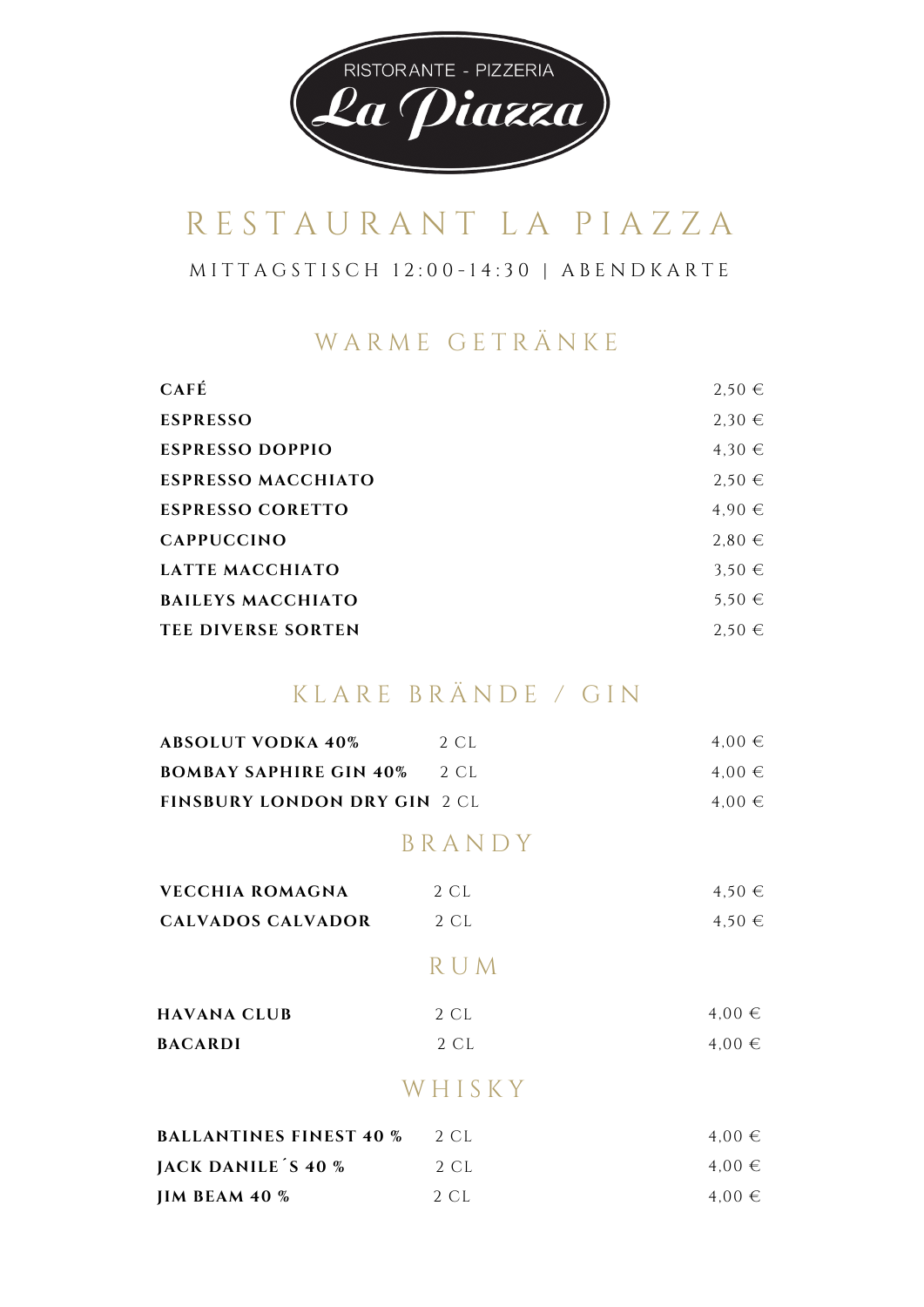

M I T T A G S T I S C H 1 2 : 0 0 - 1 4 : 3 0 | A B E N D K A R T E

### D I G E S T I V / K R Ä U T E R / L I K Ö R

| <b>AVERNA</b> <sup>*</sup> 1 | 2 CL | $4,00 \in$ |
|------------------------------|------|------------|
| RAMAZZOTTI *1                | 2 CL | 4,00€      |
| <b>FERNET BRANCA *1</b>      | 2 CL | 4,00€      |
| <b>FERNET MENTA *1</b>       | 2 CL | 4,00€      |
| <b>CYNAR</b>                 | 2 CL | $3,00 \in$ |
| KÜMMERLING                   | 2 CL | $3,00 \in$ |
| <b>JÄGERMEISTER</b>          | 2 CL | $3,00 \in$ |
| <b>KORN</b>                  | 2 CL | $3,00 \in$ |
| LIMONCELLO <sup>*</sup> 1    | 2 CL | $3,50 \in$ |
| AMARETTO *1                  | 2 CL | $3,00 \in$ |
| SAMBUCA *1                   | 2 CL | $3,00 \in$ |
| <b>CAFFE SAMBUCA</b> *1 *14  | 2 CL | $3,50 \in$ |
| KAHLUA $*1*14$               | 2 CL | $3,50 \in$ |
| <b>BAILEYS IRISH CREAM</b>   | 2 CL | $4,00 \in$ |
| <b>FRANGELICO *1</b>         | 2 CL | 4,00€      |
| <b>CAMPARI</b> <sup>*1</sup> | 2 CL | $3,50 \in$ |
| <b>AQUAVIT LINIE</b>         | 2 CL | 4,00€      |
| <b>AQUAVIT MALTESER</b>      | 2 CL | $4,00 \in$ |
| <b>AQUAVIT JUBILÄUMS</b>     | 2 CL | $4,00 \in$ |
| WILLIAMS CHRISTBIRNE         | 2 CL | $3,00 \in$ |

#### G R A P P A

| <b>GRAPPA NEBBIOLO BARRIQUE 2 CL</b> |       | $6.00 \in$ |
|--------------------------------------|-------|------------|
| <b>GRAPPA BARRIQUE 903</b>           | 2 CL  | 7.50 $\in$ |
| <b>GRAPPA PROSECCO CARTIZZE 2 CL</b> |       | $6.00 \in$ |
| <b>GRAPPA STRAVECCHIA</b>            | 2. CL | $5.00 \in$ |

FÜR WEITERE GRAPPA SORTEN FRAGEN SIE BITTE UNSER SERVICEPERSONAL NACH DER ZUSÄTZLICHEN MARZADRO GRAPPA KARTE.